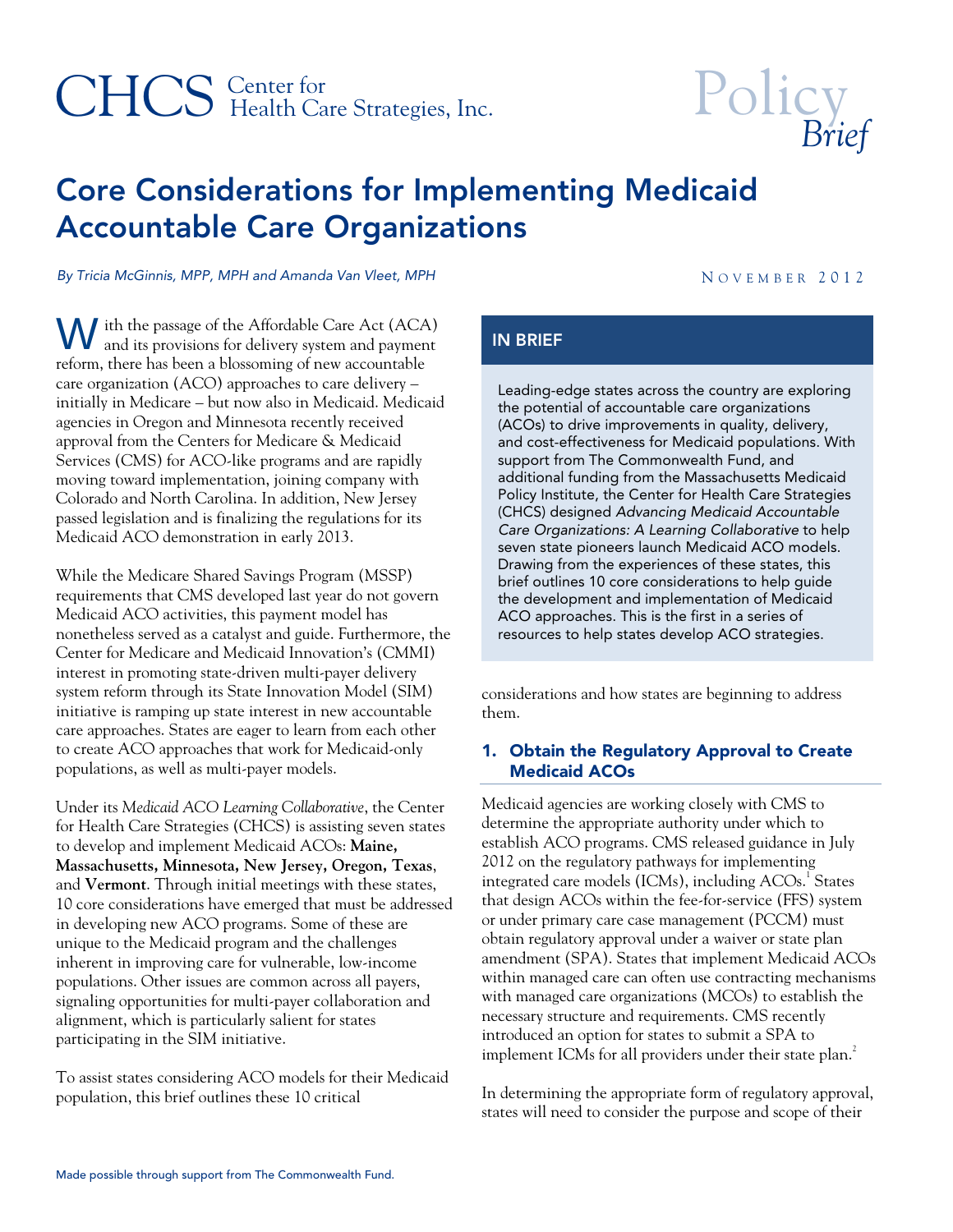States are deploying a range of innovative payment models to align provider incentives with high quality, efficient care across a spectrum of health services.

Medicaid ACOs. States will also need to consider how ACOs align with existing state programs, such as PCCM, medical homes, and health homes to avoid duplication of payments or services. For example, Minnesota is implementing provider-led ACO models within FFS and managed care. The state received authority through a SPA to conduct an ACO demonstration project for the FFS population using shared savings/risk arrangements with nine organizations.<sup>3</sup> Oregon is using an 1115 waiver to develop geographically-based Coordinated Care Organizations (CCOs) that are largely based on their managed care infrastructure.<sup>4</sup>

As states move forward, they should work closely with CMS to ensure that their models sufficiently address important issues such as: (1) beneficiary eligibility and protections; (2) patient attribution/assignment; (3) provider qualifications; (4) payment methodology (including risk adjustment, trend, and mechanism/settlement); (5) quality measurement and improvement strategies; and (6) accountability and oversight. To engage CMS in these discussions, states are encouraged to begin by providing a concept paper outlining the proposed model and how it addresses these key issues.

#### 2. Design a Payment Model Appropriate for Medicaid Populations and Providers

States are deploying a range of innovative payment models to align provider incentives with high quality, efficient care across a spectrum of health services. States are primarily considering models that include shared savings, shared risk for advanced ACOs, global payments, partial capitation payments, and care management payments. Many states are adapting the MSSP model to address Medicaid population and programmatic realities. Using this established model not only offers a workable, CMS-approved starting point, but also aligns with Medicare ACOs, potentially encouraging greater provider interest and participation.

States are altering the MSSP model through a variety of approaches, such as: (1) applying risk adjustment methods better suited to Medicaid populations; (2) redefining cost outliers to promote targeting of super-utilizers; (3) refining attribution methods to align with existing primary care programs such as managed care, PCCM, medical homes, or health homes; (4) applying Medicaid-relevant trend rates; and (5) adjusting patient number thresholds and minimum savings rates. For example, Minnesota's Health Care Delivery Systems (HCDS) model altered the MSSP model by:

- Applying a trend rate based upon the annual expected changes to programwide cost and utilization for the state's public health care programs;
- **Using an Adjusted Clinical Groups risk** adjustment methodology, with customized population weighting;
- Using an attribution logic that first examines whether the beneficiary is enrolled in a medical home and looks at plurality of visit counts versus cost; and
- Tiering catastrophic claims benchmarks, based on the number of Medicaid patients an ACO serves to reduce variability of model performance.

These adjustments require substantial data and financial analysis, which most states have engaged their actuaries to conduct. States are also incorporating quality reporting and measurement standards in the payment model, either as a "gate" to a payment or as an "elevator" to different payment levels. For example, Colorado puts a portion of its per member per month (PMPM) payment at risk based on improvements in three key metrics: (1) emergency room utilization; (2) inpatient utilization; and (3) unnecessary imaging to treat lower back pain. Directly linking payment to quality is of particular interest to CMS.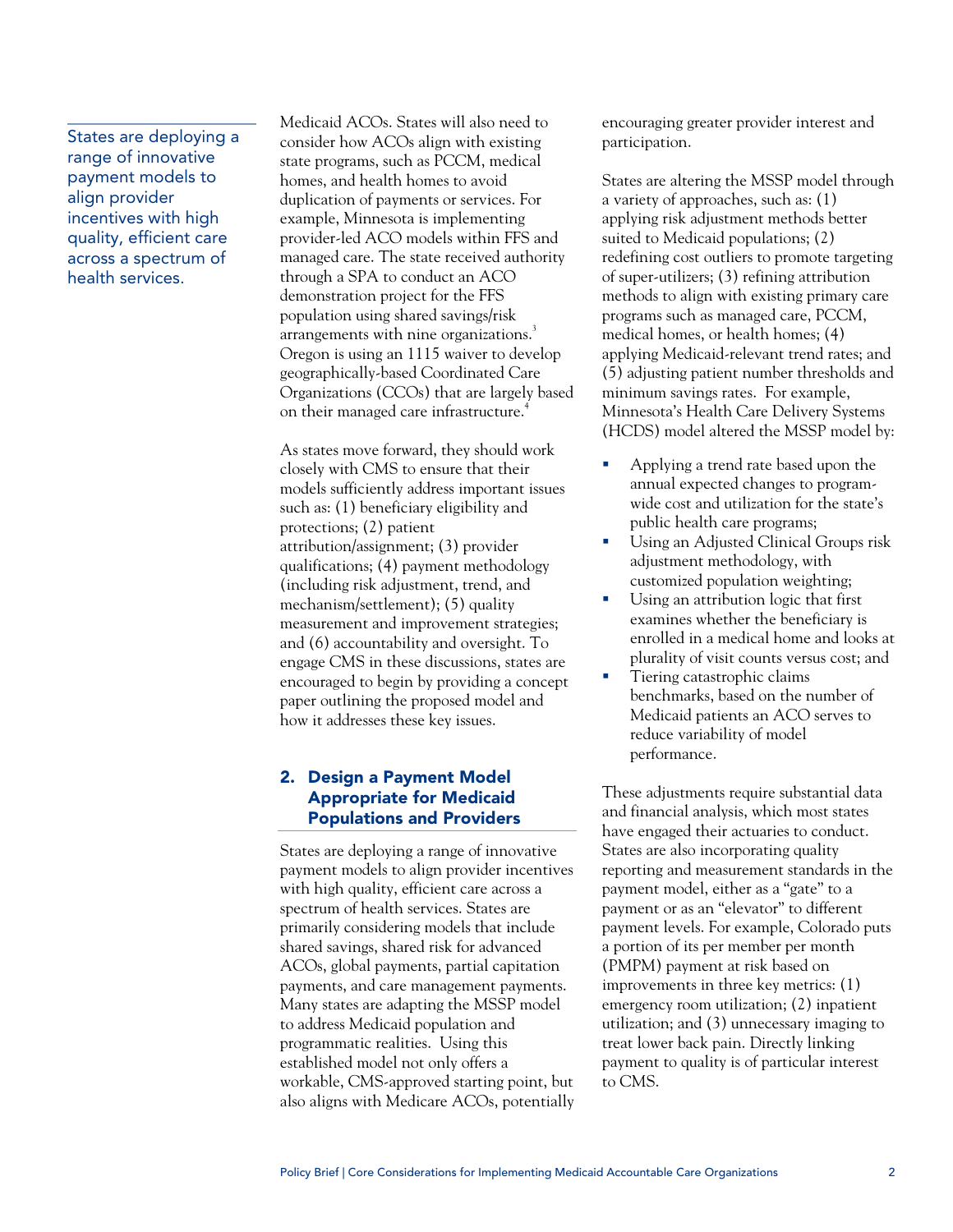In addition to the above technical tasks, two significant issues include: (1) tailoring the payment model for a range of provider capabilities; and (2) aligning with other Medicaid payments. Most Medicaid ACOs seek widespread provider participation, yet safety net providers vary greatly in their capacity to manage financial risk and invest in the resources necessary to function as an ACO. Some states are transitioning ACOs to shared savings with risk over a defined time period. States also recognize the need to provide upfront funding to low-capacity providers for investments in infrastructure and personnel, but are struggling to identify budget neutral funding sources. Many plan to rely on existing medical home or health home PMPM payments to support such investments, which could align well with other payers, particularly in states participating in the CMS Multi-Payer Advanced Primary Care Practice demonstration (MAPCP) or the CMMI Comprehensive Primary Care initiative (CPCi). In designing these models, states must also attend to the issue of "doubledipping," both to ensure that they are not paying for activities that Medicaid is already paying for under a different program and that savings are not counted more than once.

#### 3. Build ACOs Atop Other Delivery System and Payment Reform **Efforts**

Most states that are moving forward with these new models view ACOs not as a stand-alone program, but as the next phase in broader delivery system and payment reform. Conceptually, ACOs are seen as a vehicle for encouraging providers to build connectivity and collaboration across the full spectrum of health services that rests on a strong primary care foundation.

Consequently, states seek to leverage existing investments in primary care by incorporating ACOs within current delivery reform initiatives, such as patient centered medical homes (PCMH), health homes,

duals integration, community health teams, and pay-for-performance. This alignment leverages current investments and may make it easier to recruit providers to participate and facilitate multi-payer participation. One potential limiting factor, however, is that the adoption of these foundational delivery reform models among the Medicaid provider network is not widespread in some states.

To build upon these programs effectively, states must identify how their various delivery reform programs will fit together, in a non-duplicative manner, and determine critical points for alignment. States should be clear about the services that existing programs already provide and the delivery gaps that ACOs will be expected to fill. Potential programmatic areas for alignment include:

- **Provider participation criteria;**
- Payment methods;
- Key provider functions, activities, and workflows;
- Scope of clinical services;
- **Care coordination and case** management services;
- **Performance measurement;**
- Enrollment criteria;
- **Certification processes; and**
- Reporting requirements.

Presenting a clear vision of how the programs build on one another and how their requirements fit together will be critical to provider buy-in and participation.

Some states are explicitly leveraging these existing delivery reform programs as foundational ACO program requirements. For example, Oregon has many existing state-wide initiatives that it is building on in a stepwise manner. In the first phase, the CCOs, a managed care/ACO hybrid, are required to contract with both Patient Centered Primary Care Homes (PCPCHs) and health homes in their catchment area(s). In the application process to become a CCO, the state holds the CCOs accountable for incorporating other delivery

States can seek to leverage existing investments in primary care by incorporating ACOs within current delivery reform initiatives, such as patient centered medical homes, health homes, duals integration, community health teams, and payfor-performance.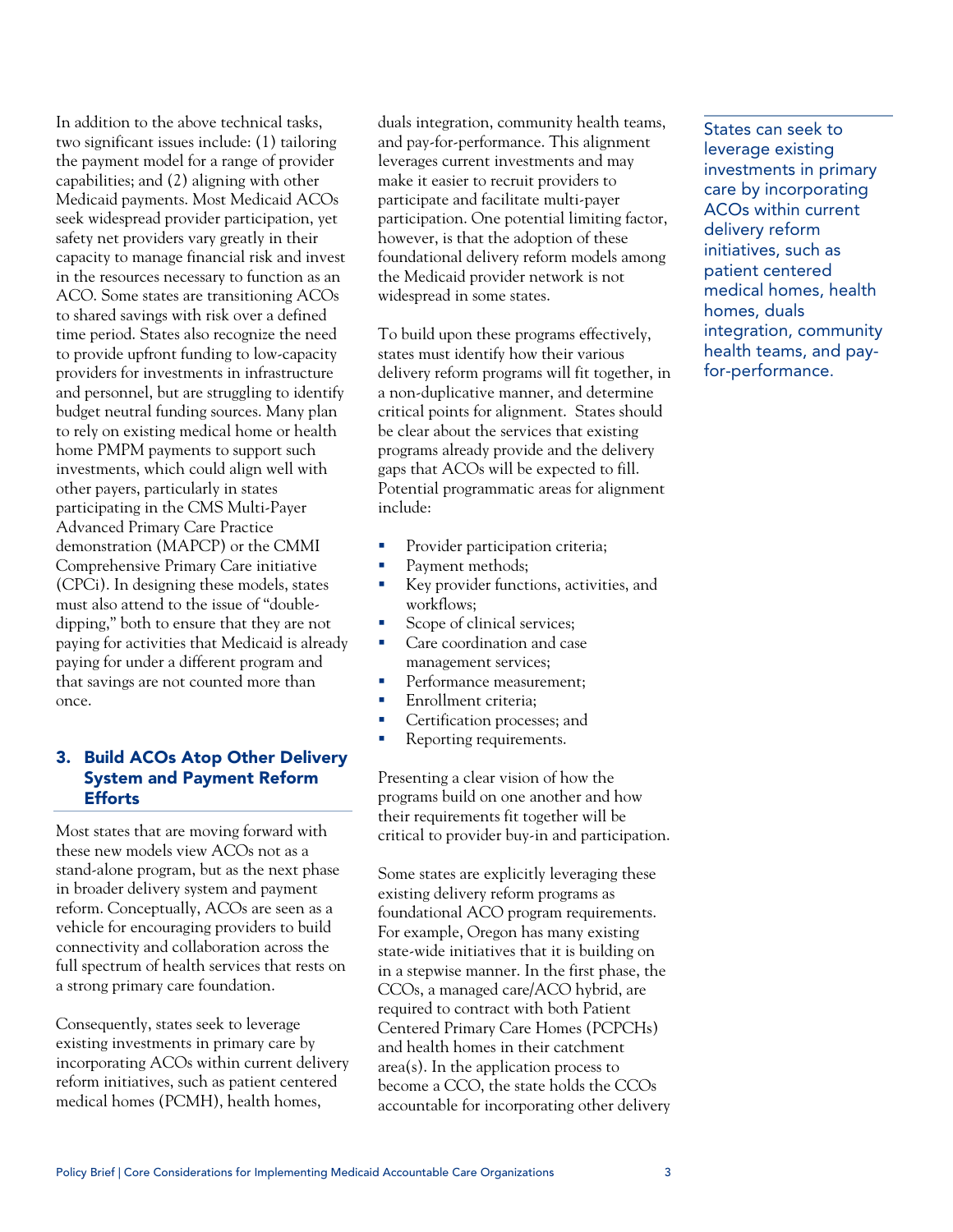Perhaps more than any set of providers, safety net providers vary widely in their capacity to perform ACO functions.

reform initiatives. In Oregon's Request for Applications, the state also asks how applicants will provide certain elements, such as HIT. Maine, Massachusetts, and Vermont are likewise looking to build on their PCMH and health home programs. Texas is looking to leverage communityfocused Regional Health Partnerships, based on the Delivery System Reform Incentive Payment Program, as well as multi-payer initiatives developed by the Texas Institute of Health Care Quality and Efficiency.

#### 4. Facilitate Provider ACO Building **Capacity**

Perhaps more than any set of providers, safety net providers vary widely in their capacity to perform ACO functions. While some providers, particularly integrated systems and some federally qualified health centers (FQHCs), have the infrastructure and staff to track population- and patientlevel data and deploy effective care management approaches, many others lack the data, software, staff, and workflow processes to perform these critical functions. States recognize that payment reform alone is insufficient to enable providers to change the way they deliver care, and that assistance is needed. A key challenge for Medicaid agencies is to meet providers at various development stages, with appropriate resources, and give them the tools and incentives needed to promote delivery transformation. Defining the appropriate role for the state in providing this assistance and finding the necessary funding are related challenges.

Provider supports would help in three key areas: (1) ACO functional capacity development; (2) data sharing and analytics; and (3) leadership and change management. To effectively coordinate care, providers need to build highly functioning care teams and workflows that support collaboration across a wide spectrum of providers and the integration of health services and community supports. Having timely data across care settings is

not only essential to identify overall population-level trends and care needs, but also to identify high-cost "super-utilizer" beneficiaries for whom care management and coordination can make a difference. Finally, ACOs must find leaders with change management skills to guide clinicians and staff through this transformation.

States are exploring a variety of providersupport models including: (1) learning collaboratives that bring stakeholders together for training and/or peer-to-peer learning; (2) coaches that work hands-on with the ACOs; (3) liaisons that help the ACOs and the state communicate and collaborate effectively; and (4) training with subject matter experts. For example, Oregon is creating a team of Innovator Agents to serve as a single point of contact between the CCO and the state. They will help CCOs, their providers, and Community Advisory Councils develop strategies to support the adoption of care innovations and to gauge the impact of health systems transformation on community health needs.

States are also exploring different mechanisms for data collection and sharing that include: (1) all payer claims databases (APCD); (2) state data analytics contractors (SDACs); (3) electronic health record incentives for providers that do not qualify for meaningful use incentives; (4) support for more rapid adoption of functional health information exchanges (HIE); and (5) care management software tools that can incorporate necessary data from a variety of sources. Colorado is leading the way with the development of its SDAC, though many states are soon to follow, particularly those that will receive SIM funding. States are struggling to obtain guidance on the best legal/operational practices for sharing data (e.g., Stark, HIPAA, fraud and abuse).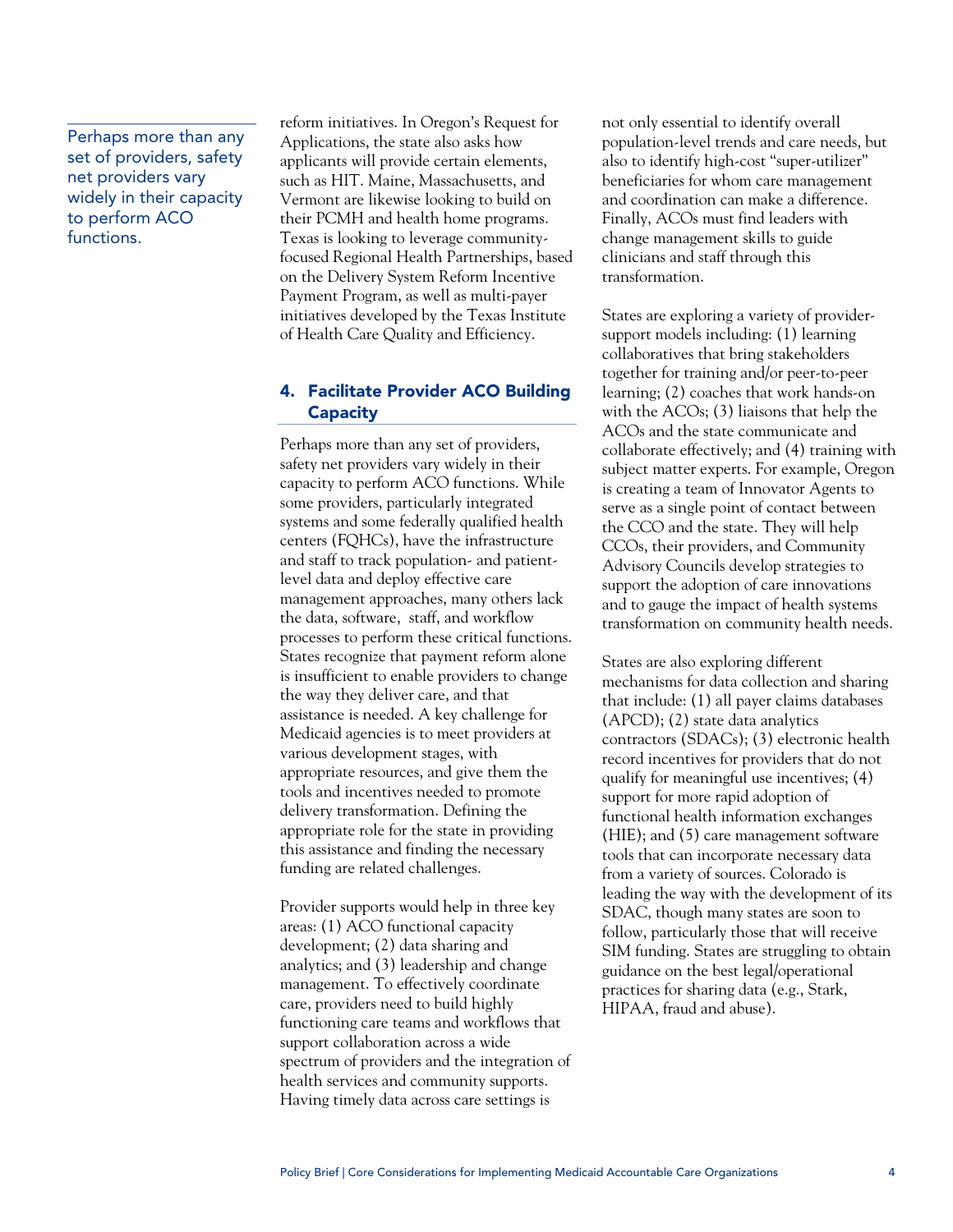#### 5. Determine How to Include High-Cost Populations in ACOs

The potential for better coordinated care offered by Medicaid ACOs may be particularly promising for two high-cost Medicaid populations: (1) beneficiaries who are dually eligible for both Medicare and Medicaid; and (2) beneficiaries who will be covered through the Medicaid expansion.

Many states believe that Medicare-Medicaid beneficiaries could benefit greatly from an ACO model, as their care is often so poorly coordinated due to the separate Medicare and Medicaid financing streams. Initial results from the Medicare Physician Group Practice Demonstration, one of the first demonstration models using shared savings, found that costs were significantly reduced among dually eligible individuals.<sup>5</sup> For them, the increased use of more appropriate long-term services and supports (LTSS) such as home-based care, for example, could potentially reduce more expensive inpatient hospital stays. However, under current financing arrangements, Medicaid picks up the tab for increased utilization of LTSS, while Medicare benefits from lower inpatient stays, creating perverse financial incentives for Medicaid to exclude duals from their ACO programs. Additional challenges include: 1) LTSS stakeholders and consumer advocates who may be less supportive of an integrated approach; and 2) provider reluctance to share accountability with LTSS providers. Under MSSP, dual eligibles are attributed to a Medicare ACO as the default. States participating in the Financial Alignment Demonstration Model for Medicare and Medicaid Enrollees $\degree$  are hopeful that this integrated financing model will form the basis for ultimately including individuals who are dually eligible in Medicaid ACOs, with Massachusetts potentially leading the way.

States are also hopeful that the ACO model will benefit the Medicaid expansion population. This population will include primarily low-income, childless adults, many of whom have gone without health care for

extended periods of time.<sup>7</sup> One critical challenge with this population is the difficulty attributing and assigning new patients to an ACO, due to the lack of claims history. Relatedly, actuaries may be unable to incorporate the expected expenditures into cost of care benchmarks used in shared savings/risk models or to appropriately risk adjust. Since this population may have a very different risk profile from current Medicaid enrollees, it is unclear how to adjust shared savings methodologies appropriately, without putting either the state or the ACO at risk for unintended losses. Early examples of how states are beginning to incorporate these populations include Minnesota, which has an ACO demonstration in Hennepin County that serves 6,000 childless adults at income levels at or below 75 percent of the federal poverty level. New Jersey's demonstration will also include the general assistance population currently covered in its 1115 waiver.

#### 6. Select Appropriate Quality Measures, Measurement Strategies, and Value-Based Purchasing Techniques

States are pursuing strategies to measure and encourage quality improvement in ACOs. Quality monitoring will be important not only to demonstrate meaningful improvements, but also to ensure that ACOs are not creating perverse incentives that result in underutilization of services and poor quality of care.

Medicaid agencies are aligning metrics with existing efforts (e.g., adult core measures) to ease data collection and quality reporting requirements for providers, plans, and the state. At the same time, measures should also align with the goals of the ACO, which may focus on a particular health need or complex population versus ensuring their broader Medicaid population benefits from their model. These two goals can present a conundrum for states. Metrics tailored to complex populations often do

Many states believe that Medicare-Medicaid beneficiaries could benefit greatly from an ACO model, as their care is often so poorly coordinated due to the separate Medicare and Medicaid financing streams.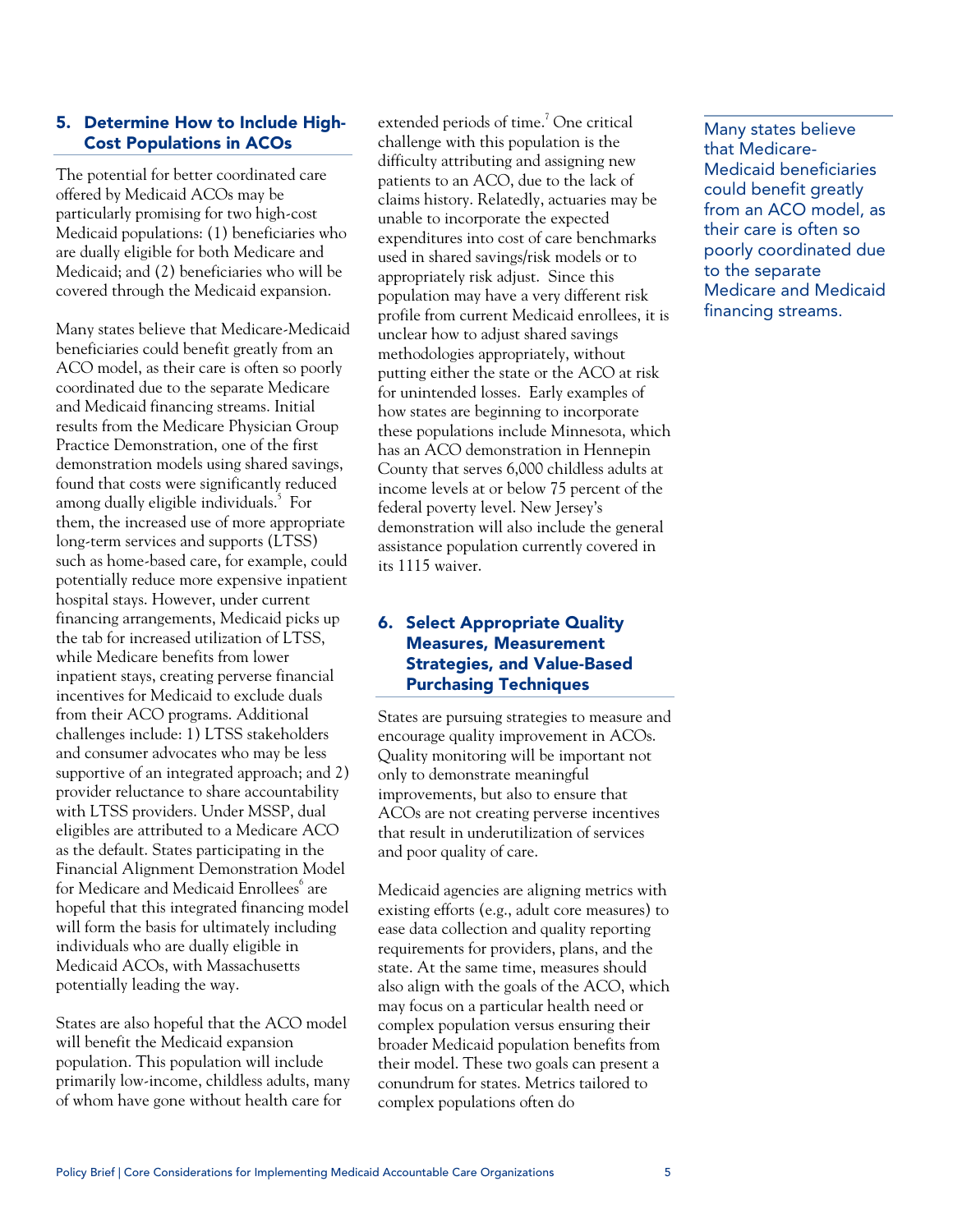#### ACOs are a vehicle for pushing the locus of responsibility for patient care and the appropriate financial incentives down to the practice level.

not exist or are outside of the scope of existing core measures. Furthermore, ACOs that use a super-utilizer strategy and target a small subset among their attributed patient population may not have sufficient patient numbers to reliably measure changes in quality.

States are exploring ways to resolve this tension in their measurement strategies, while avoiding burdening providers. States are hopeful that increasing adoption of electronic health records and health information exchange will enable the development of more sophisticated metrics that are more accurate than claims-based metrics and easier to collect from providers. Investing in ACO data collection capacity, as mentioned above, can help states meet their quality measurement requirements as well. States are also looking at population health measures and/or community health needs assessments to monitor and track community health.

To promote quality of care rather than quantity of care, Medicaid agencies are keen to incorporate value-based purchasing principles and tie payment to quality outcomes within ACO programs. In these arrangements, provider payment is often determined by meeting specific quality standards in addition to containing costs.

Minnesota is taking a phased-in approach. In the first year, the state will monitor the performance of ACOs and report outcomes to CMS to: (1) ensure that proper care is being delivered; (2) identify potential problems early; (3) monitor care delivery transformation among practices; and (4) develop baseline total costs of care. In the following years, the state will implement payment models based both on shared savings and meeting specified quality and patient experience standards. In order to facilitate the transition of providers into this payment model, ACOs will only be expected to adequately report data in the first year. In the following years, performance on quality and patient

experience measures will directly impact the level of shared savings.

#### 7. Define New Roles for Managed Care Organizations

ACOs are a vehicle for pushing the locus of responsibility for patient care and the appropriate financial incentives down to the practice level. For this model to be effective, the relationship between ACO providers and MCOs must evolve. The latter's roles and responsibilities will need to be reconfigured in ways that better support provider-level innovation and accountability.

Health plans have traditionally supported providers by overseeing utilization review, delivering disease and care management programs, and managing quality measurement and system-wide performance improvement efforts. With ACOs increasingly assuming the responsibility of care management, MCOs must decide how best to support providers in these efforts and Medicaid agencies must decide whether to continue to pay the MCOs for these services. MCOs have the opportunity to play a stronger role in data sharing and analytics. Particularly in areas where there is not a robust HIE or APCD, MCOs are often the best source of system-wide, patient-level data. MCOs will need to implement advanced payment methods and techniques to support provider collaboration and integration between physical health and behavioral health. Working with multiple payers, financial sustainability, and creating economies of scale will all likely be important challenges for MCOs in this new environment.

States are exploring methods to align accountability among MCOs and foster collaboration between plans, providers, and the state. For example, some states are exploring stricter contracting mechanisms or payment incentives (e.g., dividing shared savings to reward both ACOs and MCOs) to ensure that MCOs undertake necessary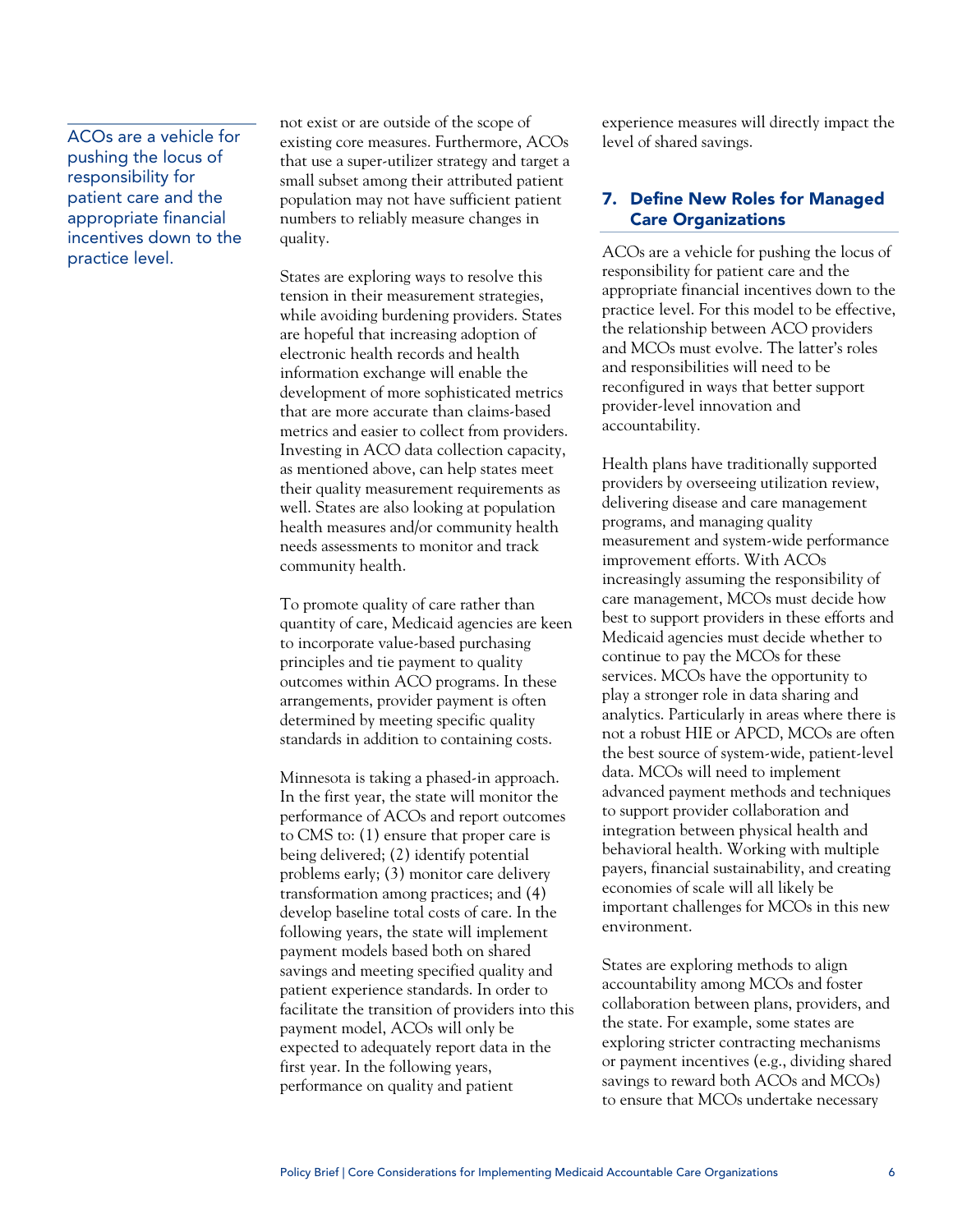activities and align accountability among health plans. While Minnesota's ACO demonstration requires plans to participate with the state in shared savings/risk arrangements with ACOs, participation is voluntary under New Jersey's legislation.

#### 8. Define the Scope of Services Offered through ACOs

Medicaid agencies must determine the range of services for which these organizations should be held accountable. Ideally, the ACO will be responsible for coordinating care across the complete range of health services used by a particular patient, and potentially services that extend beyond health care. Maine is exploring a model that would require: (1) the direct delivery or coordination with specialty services, including behavioral health; (2) coordination with all hospitals in the proposed service area; and (3) the development of formal and informal partnerships with community organizations, social service agencies, or local government. Oregon's CCOs will be accountable for physical health and behavioral health in the first year, and will incorporate dental health in year two.

States are particularly interested in using ACOs to integrate physical and behavioral health care and LTSS, which presents significant challenges given current delivery system configurations, financing streams, and data integration limitations. Some states, such as Maine, Minnesota, and Oregon are using ACOs to build off the new health homes models under ACA, which emphasize coordination among physical, behavioral,

and community health service providers to deliver care management for patients with multiple chronic conditions, mental illness, and substance abuse.

Incorporating behavioral health may be particularly challenging in states with behavioral health carve-outs. Under its Comprehensive Primary Care Payment

program, Massachusetts will use primary care as a foundational element of its model, but facilitate the integration of behavioral health with physical health through PCMH concepts. The state has created a Behavioral Health Integration Work Group to define the requirements of primary and behavioral health care integration. These requirements will support three models of integration:  $(1)$ non co-located, but coordinated; (2) colocated, and (3) fully integrated. Although Massachusetts' behavioral health is carved out, this approach is supported through advanced contracting mechanisms. This type of alternative arrangement has been tested successfully in a Pennsylvania regional pilot, under which the behavioral health organization receives financial incentives to improve health outcomes via increased integration among physical and behavioral health providers.<sup>8</sup>

#### 9. Bring a Wide Set of Stakeholders to the Table

In order for ACOs to effectively coordinate a comprehensive array of health and social services among vulnerable populations, a broad set of stakeholders must be engaged. Multiple types of providers that typically see high-need, high-cost beneficiaries, including hospitals, FQHCs, and rural providers; health plans; community groups; government stakeholders; academic advisers; and the public must be involved to develop approaches that respond to diverse patient health and community needs. On the provider side, hospitals may be hesitant to form ACOs due to the potential financial downside associated with lower admissions and emergency department visits. FQHCs and rural providers may lack the necessary start-up costs or health information technology systems to form ACOs.

States are using a variety of strategies to engage stakeholders both in planning and operations. More than 300 Oregonians representing health plans, providers, beneficiaries, consumer advocacy groups,

States are particularly interested in using ACOs to integrate physical and behavioral health care and LTSS, which presents significant challenges given current delivery system configurations, financing streams, and data integration limitations.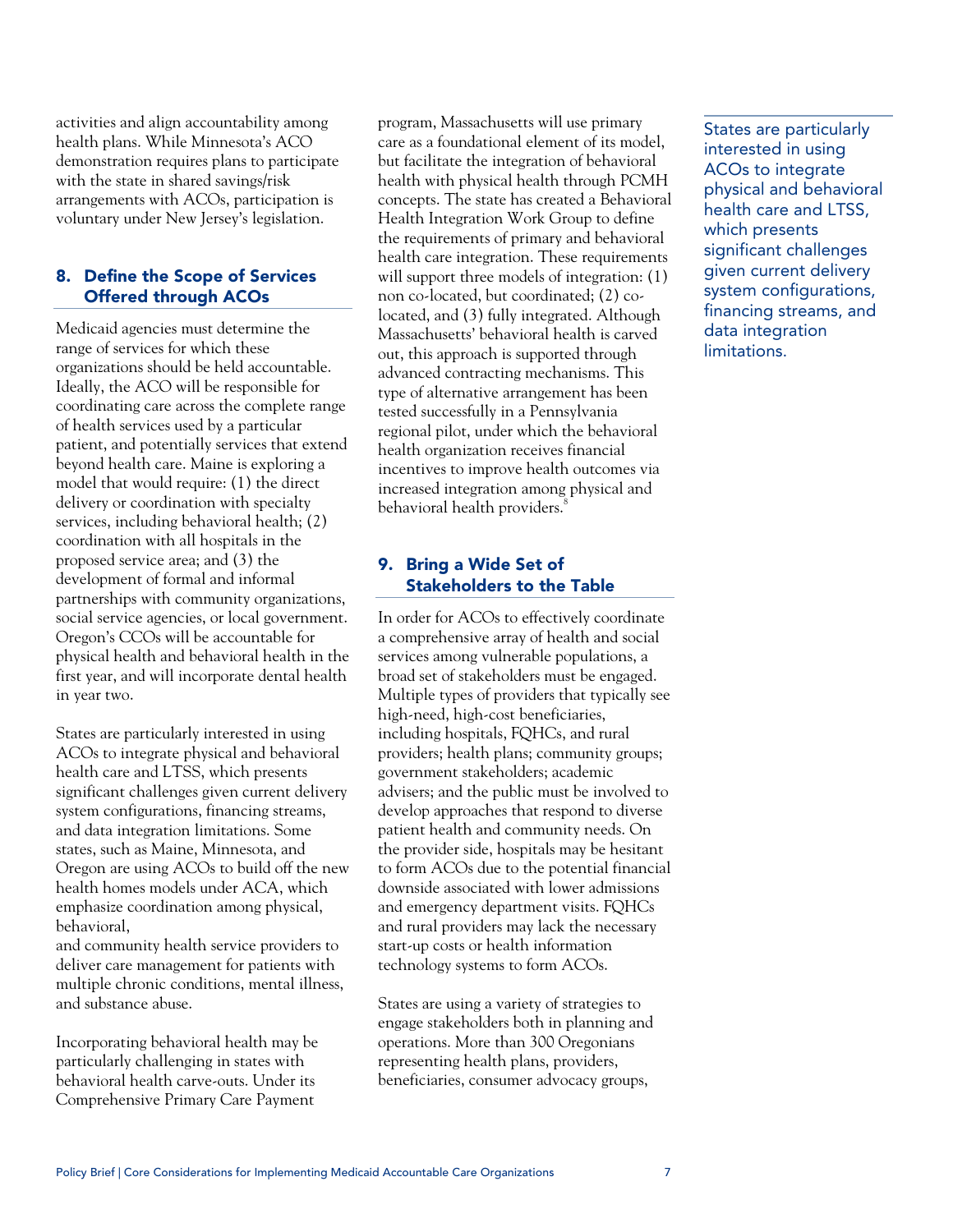Given the range of health reform buzzwords in the media, and variation in ACO models among payers, states need ways to help the public understand what ACOs are and what the potential benefits are for enrollees.

and other key stakeholder groups participated in the strategic planning and development of Oregon's CCO model. States have established governance and organizational requirements to ensure that a range of stakeholders are meaningfully participating within the ACO. For example, New Jersey legislation requires the participation of all general hospitals, 75 percent of primary care physicians, and at least four behavioral health providers in a designated area. Oregon, Maine, and Minnesota require Medicaid ACOs to partner with community and social service organizations.

States are also engaging a broad range of stakeholders in the governance of ACOs. For example, New Jersey requires an ACO's governing board to involve: patients; providers (including hospitals, clinics, private practices, physicians, behavioral health care providers, and dentists); and other social service agencies or organizations in the identified service area. The board must also have voting representation from at least two consumer organizations that can advocate on behalf of patients within the ACO's service area and either live within the area or have leadership that lives within the area.<sup>9</sup> In addition, Medicaid agencies are considering whether to incorporate FQHCs via partnerships with other types of providers or by forming networks of FQHCs.

Medicaid's highest-need, highest-cost patients often face significant levels of economic and social instability that make it difficult to access necessary and timely health care.<sup>10</sup> These patients are likely to benefit not only from better coordinated clinical care, but also from services offered within social services and community organizations. For example, social workers, legal aid programs, homeless programs, and community health workers provide services that may directly impact patients' health (such as assistance with poor housing conditions, environmental exposures, taking medications, peer-based support, or disease prevention/management regimens).

Medicaid ACOs must be able to connect beneficiaries to these community resources and social supports. Engaging community organizations fully as partners and including them in the ACO governance structure should enable Medicaid ACOs to more effectively leverage these resources. ACOs based in specific communities, such as those in New Jersey, may be particularly wellpositioned to form effective partnerships with these local organizations.

Medicaid agencies are also striving to clearly define ACOs and explain them to the public. Given the range of health reform buzzwords in the media, and variation in ACO models among payers, states need ways to help the public understand what ACOs are and what the potential benefits are for enrollees.

#### 10. Stimulate Multi-Payer Alignment and Participation

States are well aware of the potential benefits associated with multi-payer alignment, particularly with respect to multi-faceted care models such as ACOs. As mentioned earlier, Medicaid programs are planning to use common payment methodologies and existing multi-payer efforts such as PCMH as building blocks for their efforts. Recognizing the level of investment needed, states are interested in payer partnerships that create a shared infrastructure necessary to support ACOs. Such alignment can help engage providers more effectively and also reduce the fragmentation among providers and expand the types of patients they are willing to serve. States such as Maine, Massachusetts, Minnesota, and Oregon, which have multipayer collaboratives in place via the Robert Wood Johnson Foundation's *Aligning Forces for Quality* initiative, $11$  are particularly wellpositioned to begin building multi-payer ACOs. The recent multi-payer SIM grant opportunity has further stimulated states' thinking around this issue.